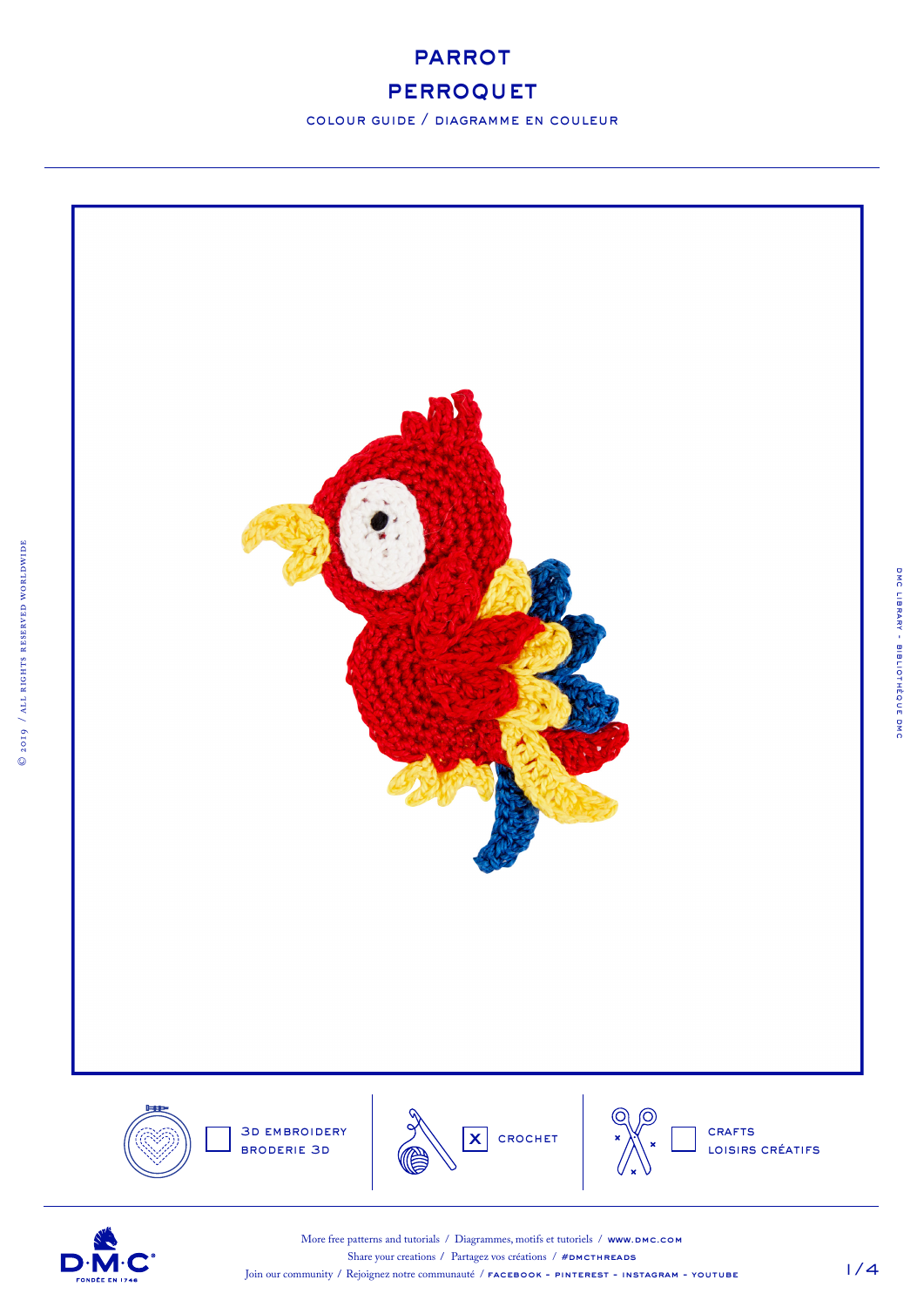# **PARROT**

# **PERROQUET**

## tool kit / fournitures

#### scissors / scissors

www.dmc.com © 2019 / all rights reserved worldwide

DMC PERLÉ : ART.115AR/5 MEDIUM crochet hook / crochet : 1,5 mm / uk 2,5 / usa 6



## techniques / techniques

#### crochet

# stitches / points



## **NOTE**

Can be made with thread size nº8 (Small) or nº3 (Small). The result will depend on the size of thread used. Peut se réasliser avec les fils nº8 (Small) ou nº 3 (Small). Le résultat dépendra de la grosseur de fil utilisée.

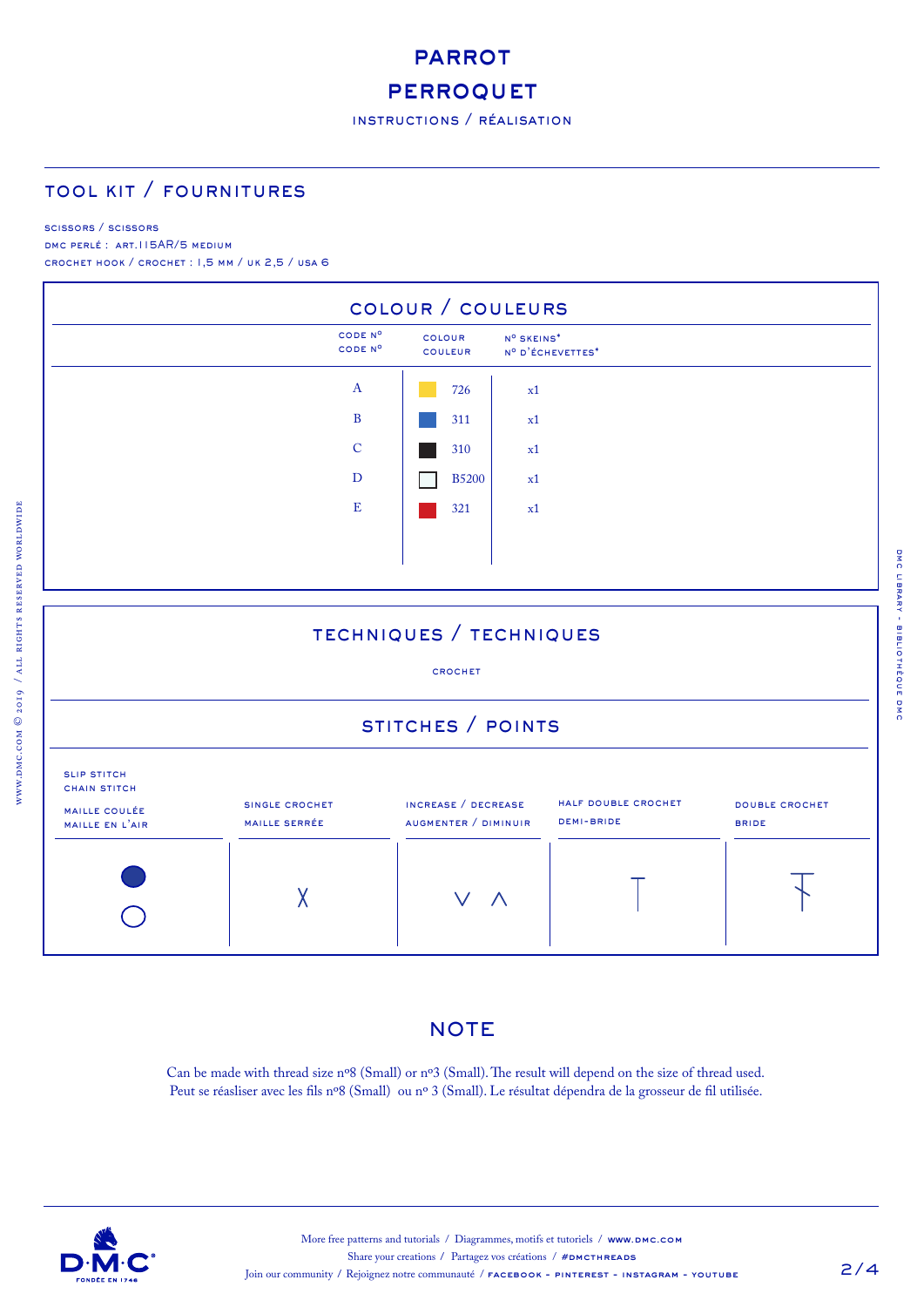**PARROT** 

# **PERROQUET**

instructions / réalisation





www.dmc.com © 2019 / all rights reserved worldwide

 $\sqrt{N}$  , which comes  $\log$  /  $\Delta$  and  $\log$  and  $\log$  . The sum  $\log$  is a  $\log$